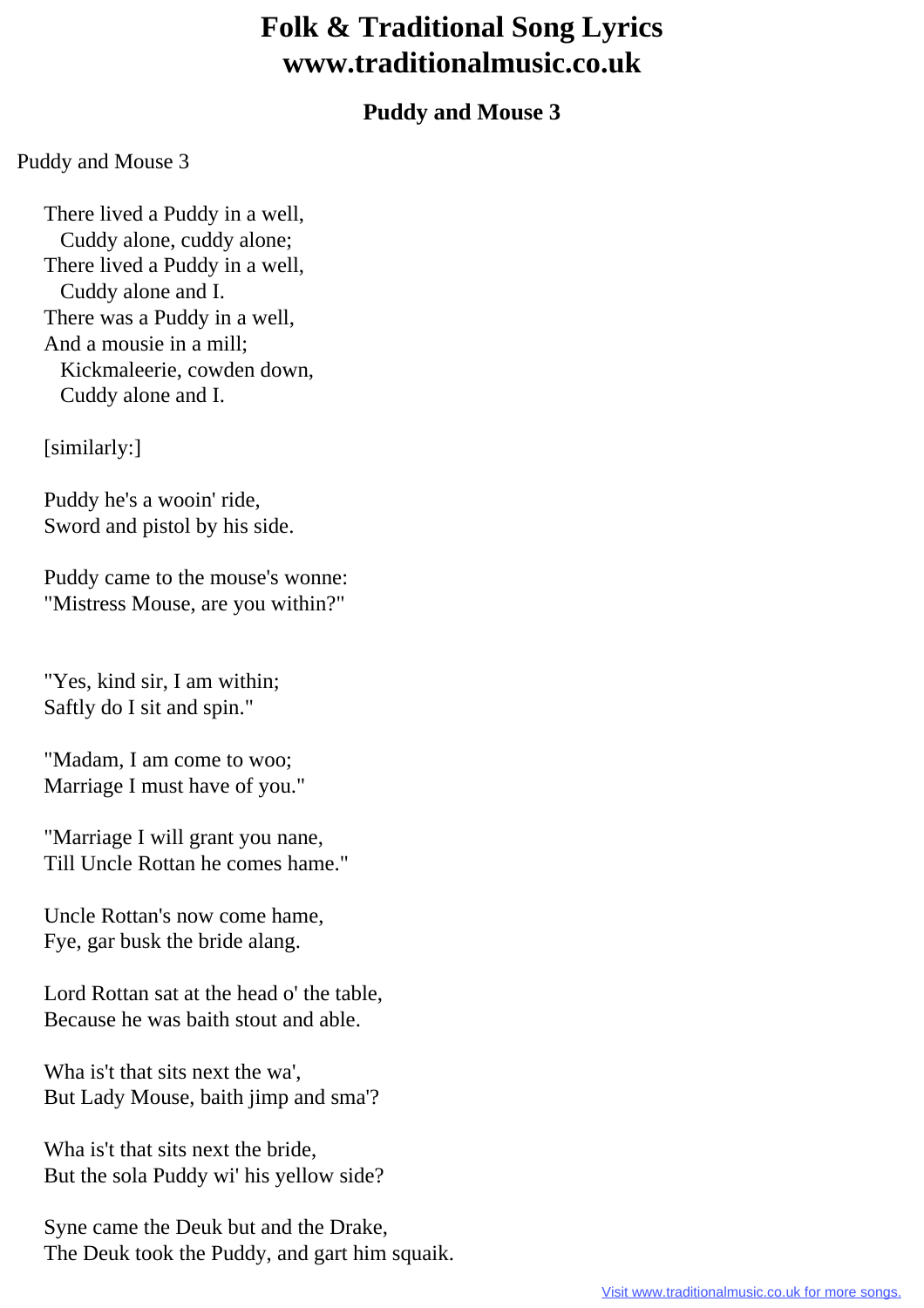Then came in the carle Cat, Wi' a fiddle on his back: "Want ye ony music here?"

 The Puddy he swam down the brook, The Drake he catched him in his fluke.

 The Cat he pu'd Lord Rottan down, The kittlins they did claw his crown.

 But Lady Mouse, baith jimp and sma', Crept into a hole beneath the wa'; "Squeak!" quo' she, "I'm weel awa'."

 Chambers PRS (1847), 208-9; (1870), 55, mostly from Sharpe, Ballad Book; see his note, p. 56-7. Sharpe Ballad Book (1823), repr. of 1880, ed. Laing, p. 86, has differs: No burden; in couplets. 1.2 And a merry mouse in a mill. Variants: 10, Wha sat at the table fit,/ Wha but froggy and his lame fit? 12 Then in cam the gude grey cat,/ Wi' a' the kittlens at her back. ODNR 177 ff. (no. 175); refs. to Chambers Scottish Songs, 1829, "There was a frogge in a well, Fa, la, linkum, leerie! And a mousie in a mill, Linkum-a-leerie, linkum-a-leerie, cow-dow," &c.; and Scott's notes to Sharpe (see 1880 ed., 139: "Dirk and pistol by his side,/ As being a frog of Celtic race" and "Uncle Rotten he came home,/ Riding on a great snail alone.// His boots were ill, his spurs were waur,/ For he was all over dirt and glaur.") MacLennan SNR (1909), 31, as PRS, with differs: 12 An' wha cam' in but Gib, oor Cat, Wi' a' her kittlins at her back. 13 omitted. Cf. FSJ no. 9 [II.4], 1906, 226-7, fragment of Chambers' version, with tune, from Leith; 1946, 38-40 (Gilchrist). A version col doon the burn,/ The drake he got him an' garr'd him girn; besides a somewhat unique tune. Rymour Club Misc. I (1906-11), 2, from Calder Ironworks, c. 1856: There was a moosie in a mill, Kiltie, keerie, ca' ye me, And a froggie in a well, Rigdum Bummaleerie ca' ye me. Ca' ye Deemie, ca' ye Keemie, Ca' ye Deemie, ca' ye me; Streem, stram, pummareedle, rally-bally, rantan, Rigdum Bummaleerie ca' ye me.

\_\_\_\_\_\_\_\_\_\_\_\_\_\_\_\_\_\_\_\_\_\_\_\_\_\_\_\_\_\_\_\_\_\_\_\_\_\_\_\_\_\_\_\_\_\_\_\_\_\_\_\_\_\_\_\_

Another, from the Huntly district (I.90):